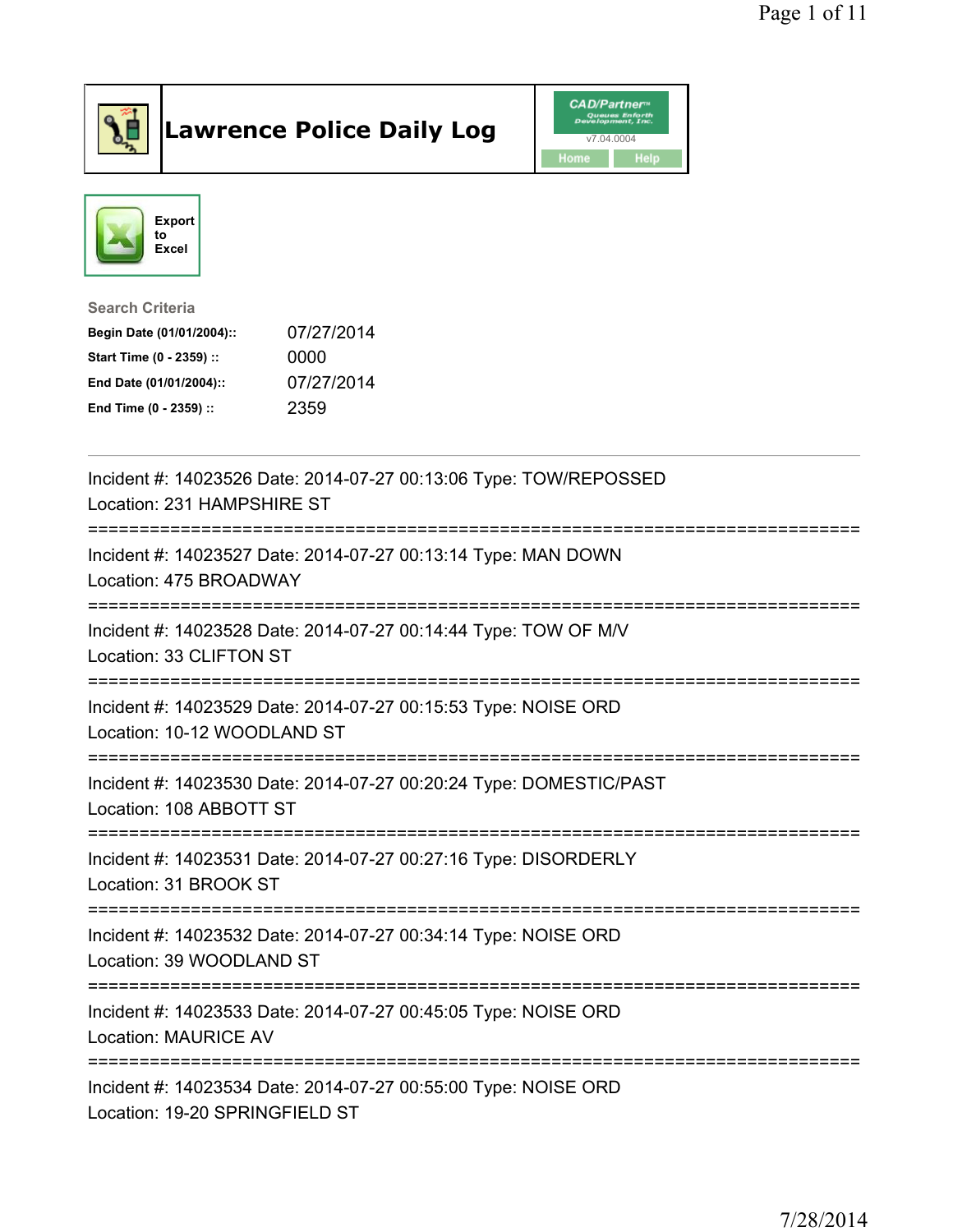| Incident #: 14023535 Date: 2014-07-27 00:59:32 Type: M/V STOP<br>Location: ALDEN CT & WEST ST                                |
|------------------------------------------------------------------------------------------------------------------------------|
| Incident #: 14023536 Date: 2014-07-27 01:15:54 Type: DOMESTIC/PAST<br>Location: WALK-IN / 208 WILLOW ST                      |
| Incident #: 14023537 Date: 2014-07-27 01:23:09 Type: M/V STOP<br>Location: ESSEX ST & HAMPSHIRE ST                           |
| Incident #: 14023538 Date: 2014-07-27 01:27:30 Type: AUTO ACC/PED<br>Location: DEMOULAS MARKET / 700 ESSEX ST                |
| Incident #: 14023539 Date: 2014-07-27 01:29:41 Type: M/V STOP<br>Location: ESSEX ST & HAMPSHIRE ST<br>---------------        |
| Incident #: 14023540 Date: 2014-07-27 01:33:56 Type: GUN CALL<br>Location: MT VERNON CIR & MT VERNON TER                     |
| Incident #: 14023541 Date: 2014-07-27 01:42:39 Type: NOISE ORD<br>Location: 65 PARK ST                                       |
| Incident #: 14023543 Date: 2014-07-27 01:55:30 Type: DISTURBANCE<br>Location: 36 KENDALL ST                                  |
| Incident #: 14023542 Date: 2014-07-27 01:55:54 Type: NOISE ORD<br>Location: 70 SARATOGA ST                                   |
| Incident #: 14023544 Date: 2014-07-27 02:04:49 Type: DISTURBANCE<br>Location: 205 BROADWAY                                   |
| Incident #: 14023545 Date: 2014-07-27 02:05:27 Type: SHOTS FIRED<br>Location: 26 PARK ST FL 2                                |
| Incident #: 14023546 Date: 2014-07-27 02:08:51 Type: FIGHT<br>Location: BROADWAY & CROSS ST                                  |
| ============================<br>Incident #: 14023547 Date: 2014-07-27 02:09:32 Type: NOTIFICATION<br>Location: 3 GARFIELD ST |
| Incident #: 14023549 Date: 2014-07-27 02:13:22 Type: DISTURBANCE<br>Lootion: 4 TDEMONIT CT                                   |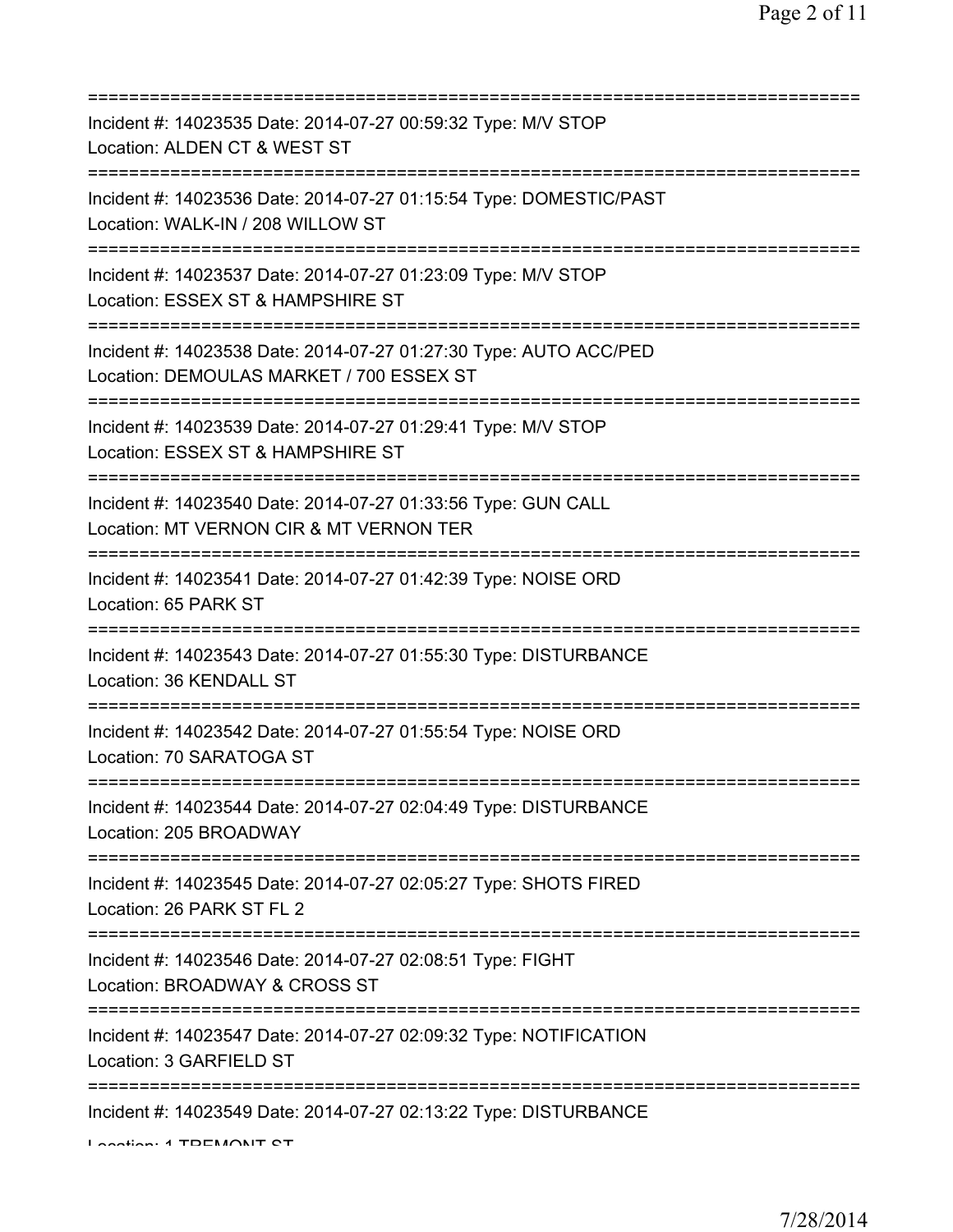| Incident #: 14023548 Date: 2014-07-27 02:14:25 Type: DISTURBANCE<br>Location: 9 TREMONT ST                              |
|-------------------------------------------------------------------------------------------------------------------------|
| Incident #: 14023550 Date: 2014-07-27 02:18:46 Type: NOISE ORD<br>Location: 324 BROADWAY                                |
| Incident #: 14023551 Date: 2014-07-27 02:25:13 Type: TOW OF M/V<br>Location: 119 THOREAU WAY                            |
| Incident #: 14023552 Date: 2014-07-27 02:37:48 Type: NOISE ORD<br>Location: 83 BAILEY ST                                |
| Incident #: 14023553 Date: 2014-07-27 02:39:10 Type: NOISE ORD<br>Location: 48 SARATOGA ST                              |
| Incident #: 14023554 Date: 2014-07-27 02:41:18 Type: TOW OF M/V<br>Location: 119 THOREAU WAY                            |
| Incident #: 14023555 Date: 2014-07-27 02:43:04 Type: NOISE ORD<br>Location: 17 BAILEY ST<br>=========================== |
| Incident #: 14023556 Date: 2014-07-27 02:46:21 Type: NOISE ORD<br>Location: FLORENCE CT                                 |
| Incident #: 14023557 Date: 2014-07-27 02:51:51 Type: NOISE ORD<br>Location: SILESIA CT                                  |
| Incident #: 14023558 Date: 2014-07-27 03:01:35 Type: DISTURBANCE<br>Location: MCDONALDS / 50 BROADWAY                   |
| Incident #: 14023559 Date: 2014-07-27 03:03:21 Type: NOISE ORD<br>Location: 157 SALEM ST FL 3                           |
| Incident #: 14023560 Date: 2014-07-27 03:07:10 Type: NOISE ORD<br>Location: 223 E HAVERHILL ST FL 1                     |
| Incident #: 14023561 Date: 2014-07-27 03:22:02 Type: ASSSIT OTHER PD<br>Location: 3 GARFIELD ST                         |
| Incident #: 14023562 Date: 2014-07-27 03:26:39 Type: NOISE ORD                                                          |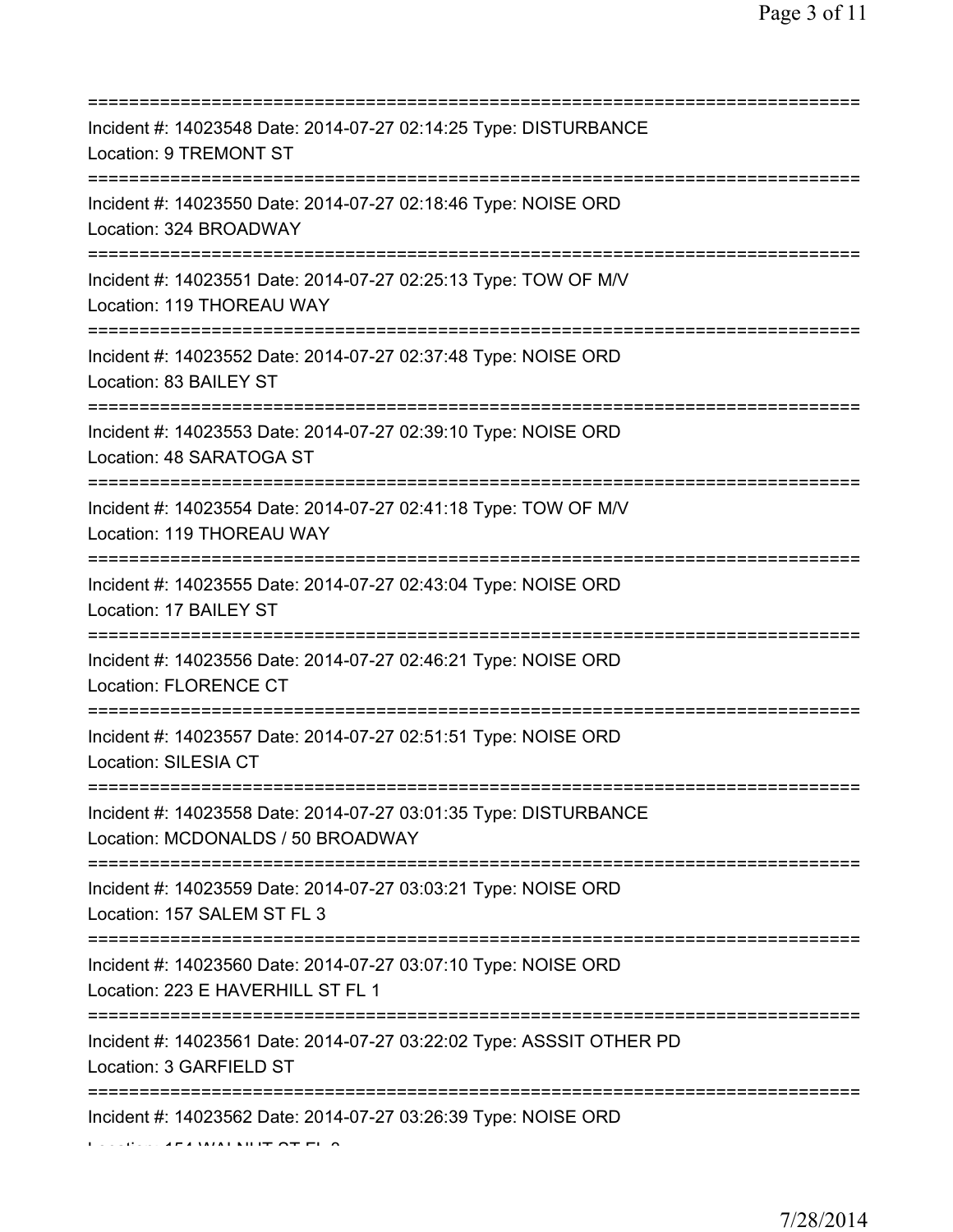| Incident #: 14023563 Date: 2014-07-27 03:30:14 Type: LOUD NOISE<br>Location: 181 WATER ST FL 2<br>====================                                      |
|-------------------------------------------------------------------------------------------------------------------------------------------------------------|
| Incident #: 14023564 Date: 2014-07-27 03:30:51 Type: LOUD NOISE<br>Location: 9 OHIO AV FL 1                                                                 |
| Incident #: 14023565 Date: 2014-07-27 03:41:21 Type: FIGHT<br>Location: BENNINGTON ST & FERN ST<br>=======================                                  |
| Incident #: 14023566 Date: 2014-07-27 03:51:32 Type: MAL DAMAGE<br>Location: 5 EUTAW ST                                                                     |
| Incident #: 14023568 Date: 2014-07-27 04:05:34 Type: ALARM/BURG<br>Location: PAPPY'S GROCERY / 205 S UNION ST                                               |
| Incident #: 14023567 Date: 2014-07-27 04:07:08 Type: M/V STOP<br>Location: BRUCE ST & ERVING AV<br>=====================================                    |
| Incident #: 14023569 Date: 2014-07-27 04:13:47 Type: TOW OF M/V<br>Location: CVS PHARMACY / 266 BROADWAY                                                    |
| :===============<br>Incident #: 14023570 Date: 2014-07-27 04:35:02 Type: TOW OF M/V<br>Location: 312 WATER ST                                               |
| Incident #: 14023571 Date: 2014-07-27 04:36:46 Type: B&E/MV/PAST<br>Location: 620 ESSEX ST                                                                  |
| Incident #: 14023572 Date: 2014-07-27 05:40:10 Type: ASSSIT OTHER PD<br>Location: 292 HOWARD ST                                                             |
| Incident #: 14023573 Date: 2014-07-27 05:42:39 Type: TOW OF M/V<br>Location: 231 HAMPSHIRE ST                                                               |
| Incident #: 14023574 Date: 2014-07-27 05:52:14 Type: TOW/REPOSSED<br>Location: 38 HILLSIDE AV                                                               |
| =====================================<br>Incident #: 14023575 Date: 2014-07-27 06:57:34 Type: MAL DAMAGE<br>Location: LAWRENCE HIGH SCHOOL / 71 N PARISH RD |
| Incident #: 14023576 Date: 2014-07-27 07:12:33 Type: ALARM/BURG                                                                                             |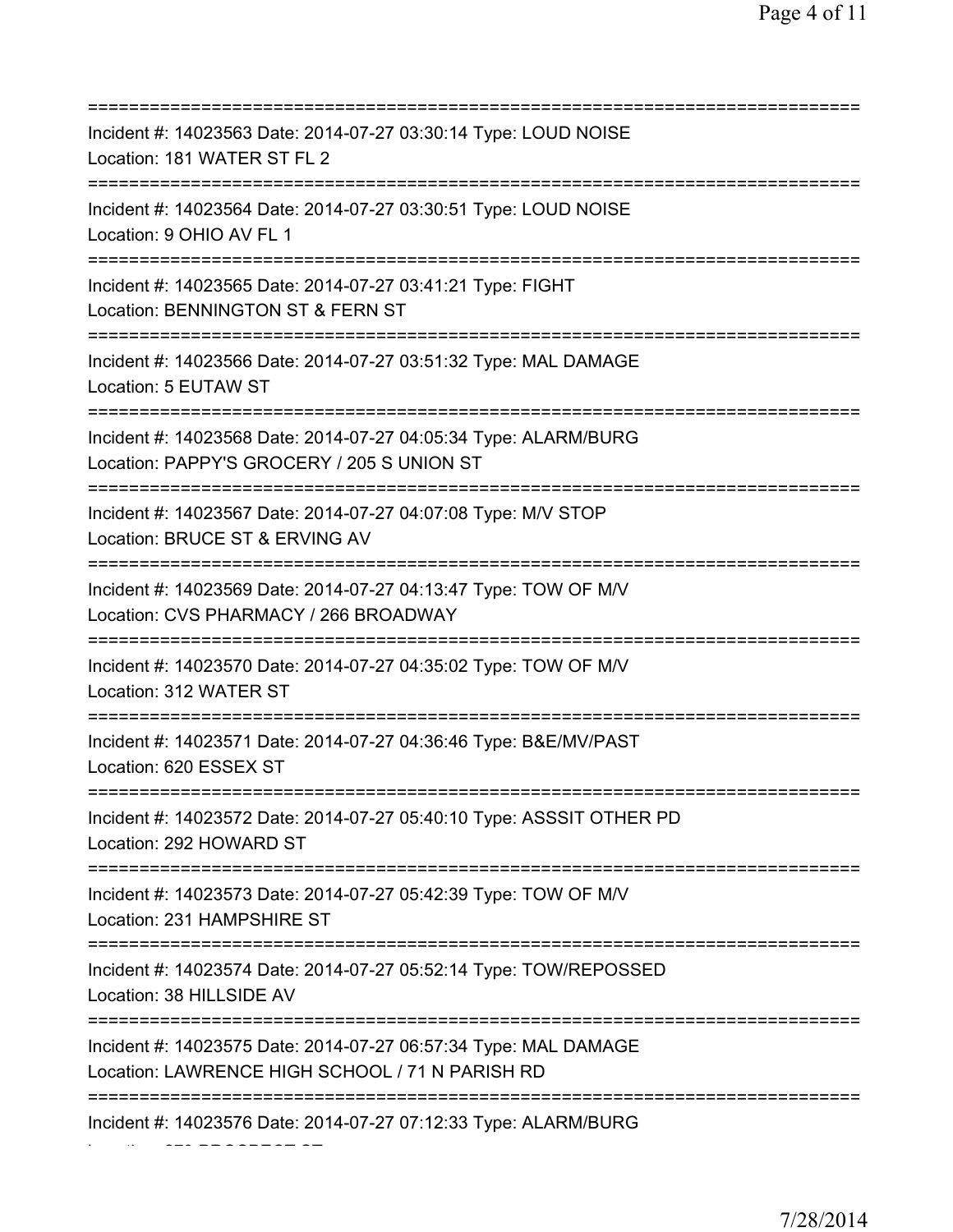=========================================================================== Incident #: 14023577 Date: 2014-07-27 07:15:14 Type: TOW OF M/V Location: 35 FLORAL ST =========================================================================== Incident #: 14023578 Date: 2014-07-27 08:32:40 Type: MAL DAMAGE Location: 45C AUBURN ST =========================================================================== Incident #: 14023579 Date: 2014-07-27 08:38:30 Type: M/V STOP Location: 242 HAVERHILL ST =========================================================================== Incident #: 14023580 Date: 2014-07-27 08:44:49 Type: ALARM/BURG Location: MC BOTTLE AND CAN REDEMPTION / 651 BROADWAY =========================================================================== Incident #: 14023581 Date: 2014-07-27 09:51:00 Type: ROBBERY UNARM Location: 28 PLEASANT ST =========================================================================== Incident #: 14023582 Date: 2014-07-27 10:01:14 Type: WARRANT SERVE Location: 64 BERNARD AV FL 1 =========================================================================== Incident #: 14023583 Date: 2014-07-27 10:21:40 Type: ALARM/BURG Location: 280 MERRIMACK ST =========================================================================== Incident #: 14023584 Date: 2014-07-27 10:36:32 Type: MISSING PERS Location: 174 E HAVERHILL ST FL 1 =========================================================================== Incident #: 14023585 Date: 2014-07-27 10:54:32 Type: MAL DAMAGE Location: 47 AUBURN ST =========================================================================== Incident #: 14023586 Date: 2014-07-27 11:14:39 Type: CK WELL BEING Location: 19 HUDSON AV =========================================================================== Incident #: 14023587 Date: 2014-07-27 11:18:00 Type: MAN DOWN Location: 420 COMMON ST =========================================================================== Incident #: 14023588 Date: 2014-07-27 11:29:52 Type: SUS PERS/MV Location: 43 APPLETON WY =========================================================================== Incident #: 14023589 Date: 2014-07-27 12:32:01 Type: KEEP PEACE Location: 108 ABBOTT ST =========================================================================== Incident #: 14023590 Date: 2014-07-27 12:43:37 Type: KEEP PEACE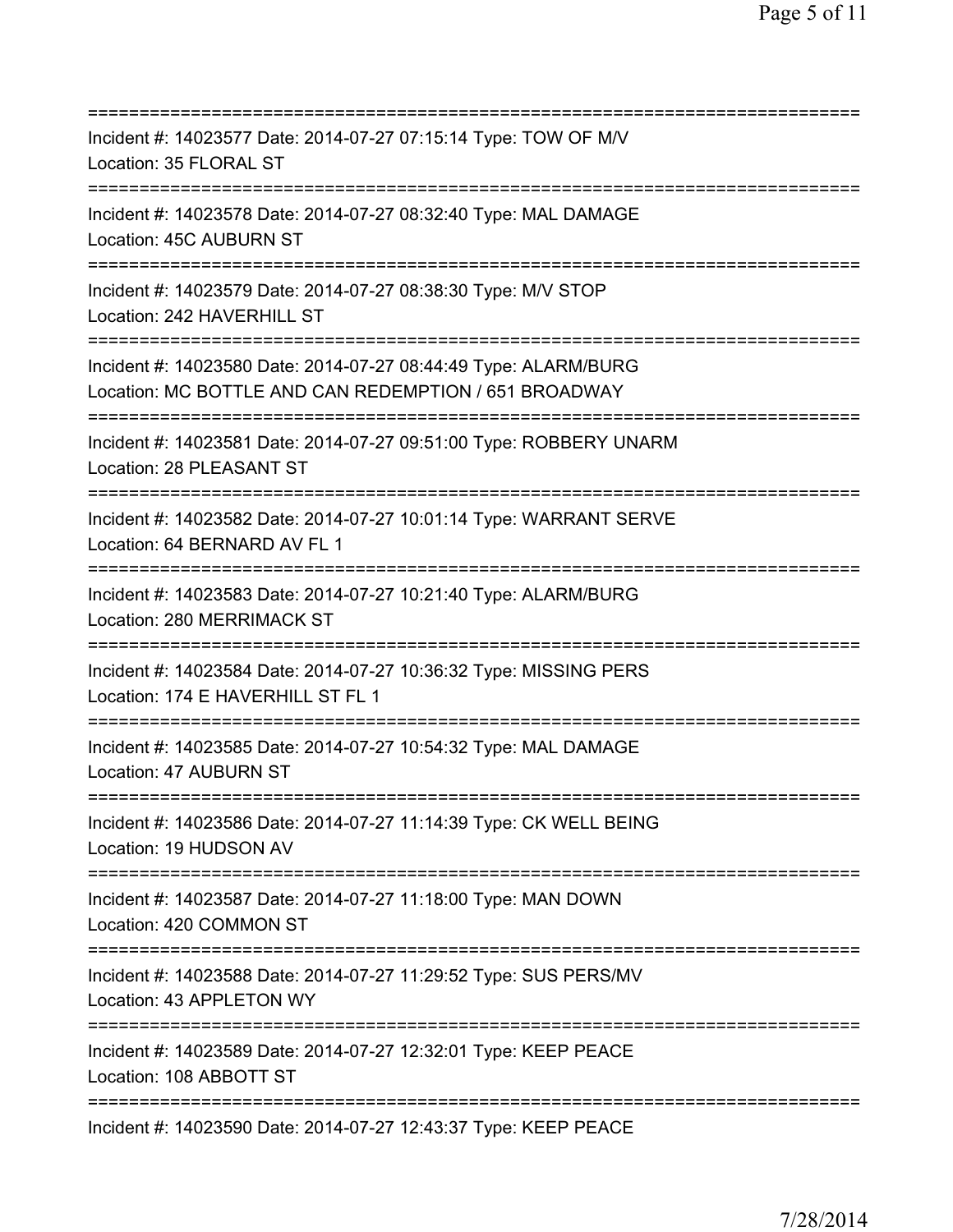| Incident #: 14023591 Date: 2014-07-27 12:56:32 Type: TOW OF M/V<br>Location: HIGH ST & PLATT ST                                                     |
|-----------------------------------------------------------------------------------------------------------------------------------------------------|
| ======================<br>Incident #: 14023594 Date: 2014-07-27 12:58:11 Type: 209A/VIOLATION<br>Location: 78 KINGSTON ST<br>====================== |
| Incident #: 14023592 Date: 2014-07-27 12:58:20 Type: DISTURBANCE<br>Location: 151 BEACON AV                                                         |
| Incident #: 14023593 Date: 2014-07-27 13:00:08 Type: ALARM/BURG<br>Location: RIVERWALK-HEALTH & HUMAN SERVICES / 280 MERRIMACK ST                   |
| Incident #: 14023595 Date: 2014-07-27 13:11:54 Type: MAL DAMAGE<br>Location: 665 ESSEX ST<br>================================                       |
| Incident #: 14023596 Date: 2014-07-27 13:17:05 Type: 209A/SERVE<br>Location: 354 HOWARD ST                                                          |
| Incident #: 14023598 Date: 2014-07-27 13:22:04 Type: MAL DAMAGE<br>Location: 26 EUTAW ST #1                                                         |
| Incident #: 14023597 Date: 2014-07-27 13:23:38 Type: SUS PERS/MV<br>Location: ALLSTON ST & PLEASANT TER                                             |
| Incident #: 14023599 Date: 2014-07-27 13:31:13 Type: ALARM/BURG<br>Location: LORENZO BLDG / 599 CANAL ST                                            |
| Incident #: 14023600 Date: 2014-07-27 13:34:00 Type: MAL DAMAGE<br>Location: 22 EUTAW ST                                                            |
| Incident #: 14023601 Date: 2014-07-27 13:41:18 Type: 209A/SERVE<br>Location: 311 E HAVERHILL ST                                                     |
| Incident #: 14023604 Date: 2014-07-27 13:45:19 Type: HIT & RUN M/V<br>Location: 57 DUCKETT AV                                                       |
| Incident #: 14023602 Date: 2014-07-27 13:50:28 Type: THREATS<br>Location: 7 BROOKLINE ST                                                            |
| =====================<br>Incident #: 14023603 Date: 2014-07-27 14:00:12 Type: SUS PERS/MV                                                           |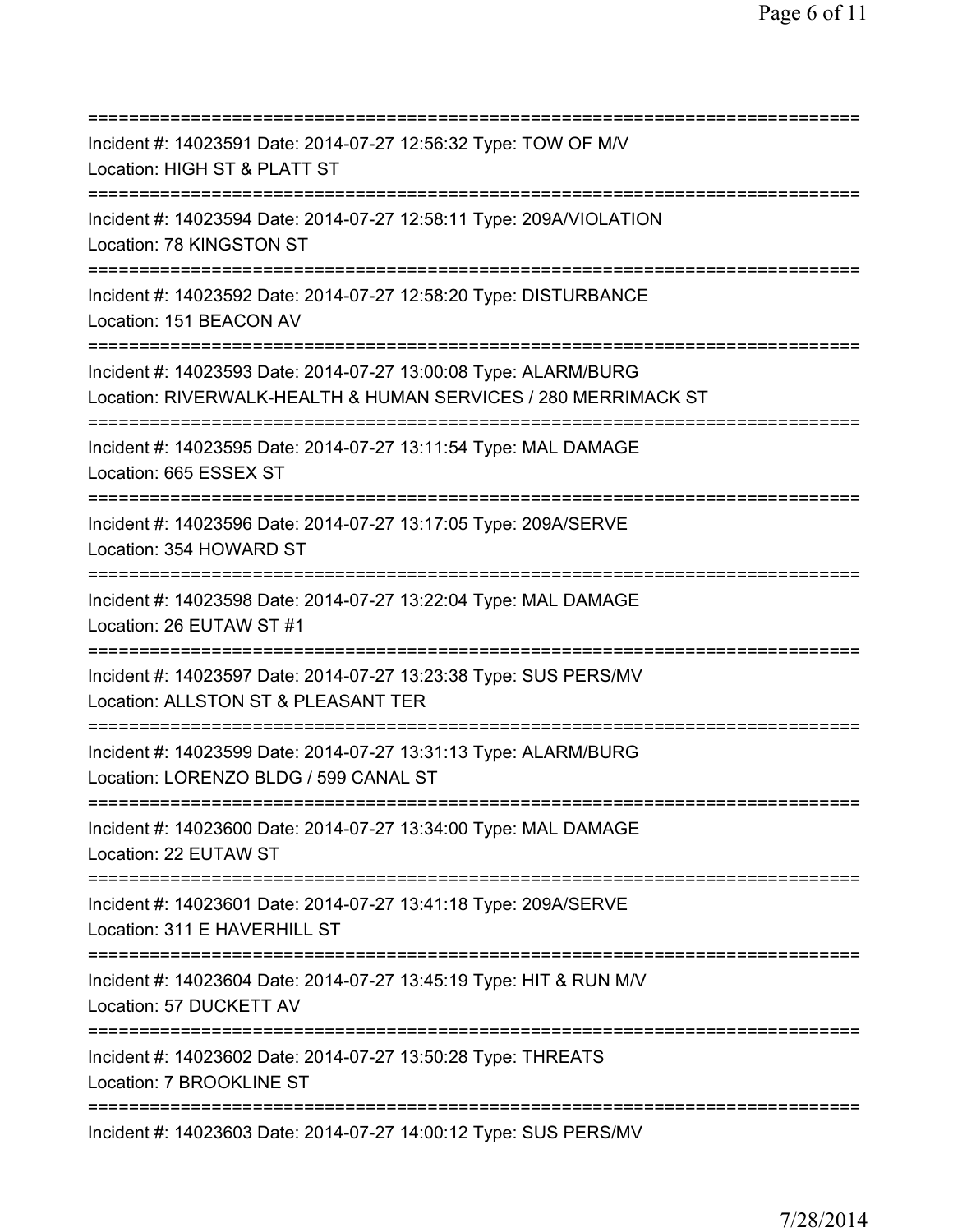Location: CVS PHARMACY / 205 S BROADWAY =========================================================================== Incident #: 14023605 Date: 2014-07-27 14:25:21 Type: UNWANTEDGUEST Location: 93 ESSEX ST =========================================================================== Incident #: 14023606 Date: 2014-07-27 14:29:58 Type: NOISE ORD Location: 76 SALEM ST =========================================================================== Incident #: 14023607 Date: 2014-07-27 14:41:36 Type: STOL/MV/PAS Location: 36 HUDSON AV =========================================================================== Incident #: 14023608 Date: 2014-07-27 14:51:05 Type: DISTURBANCE Location: 150 GARDEN ST =========================================================================== Incident #: 14023609 Date: 2014-07-27 15:25:17 Type: RECOV/STOL/MV Location: 163 MAY ST =========================================================================== Incident #: 14023616 Date: 2014-07-27 15:26:16 Type: LARCENY/PAST Location: 57 WINTHROP AV =========================================================================== Incident #: 14023610 Date: 2014-07-27 15:36:19 Type: DOMESTIC/PAST Location: 60 BEACON ST #B =========================================================================== Incident #: 14023611 Date: 2014-07-27 15:44:37 Type: MEDIC SUPPORT Location: 2 BENNINGTON ST #76 =========================================================================== Incident #: 14023612 Date: 2014-07-27 16:08:53 Type: 209A/SERVE Location: 354 HOWARD ST =========================================================================== Incident #: 14023613 Date: 2014-07-27 16:09:24 Type: MAN DOWN Location: MALAYAS / 2 NEWBURY ST =========================================================================== Incident #: 14023614 Date: 2014-07-27 16:14:40 Type: SUS PERS/MV Location: 111 FOSTER ST =========================================================================== Incident #: 14023615 Date: 2014-07-27 16:19:17 Type: M/V STOP Location: ERVING AV & LAWRENCE ST =========================================================================== Incident #: 14023617 Date: 2014-07-27 16:32:46 Type: B&E/MV/PAST Location: 5 EUTAW ST ===========================================================================

Incident #: 14023618 Date: 2014 07 27 17:07:30 Type: A&B PAST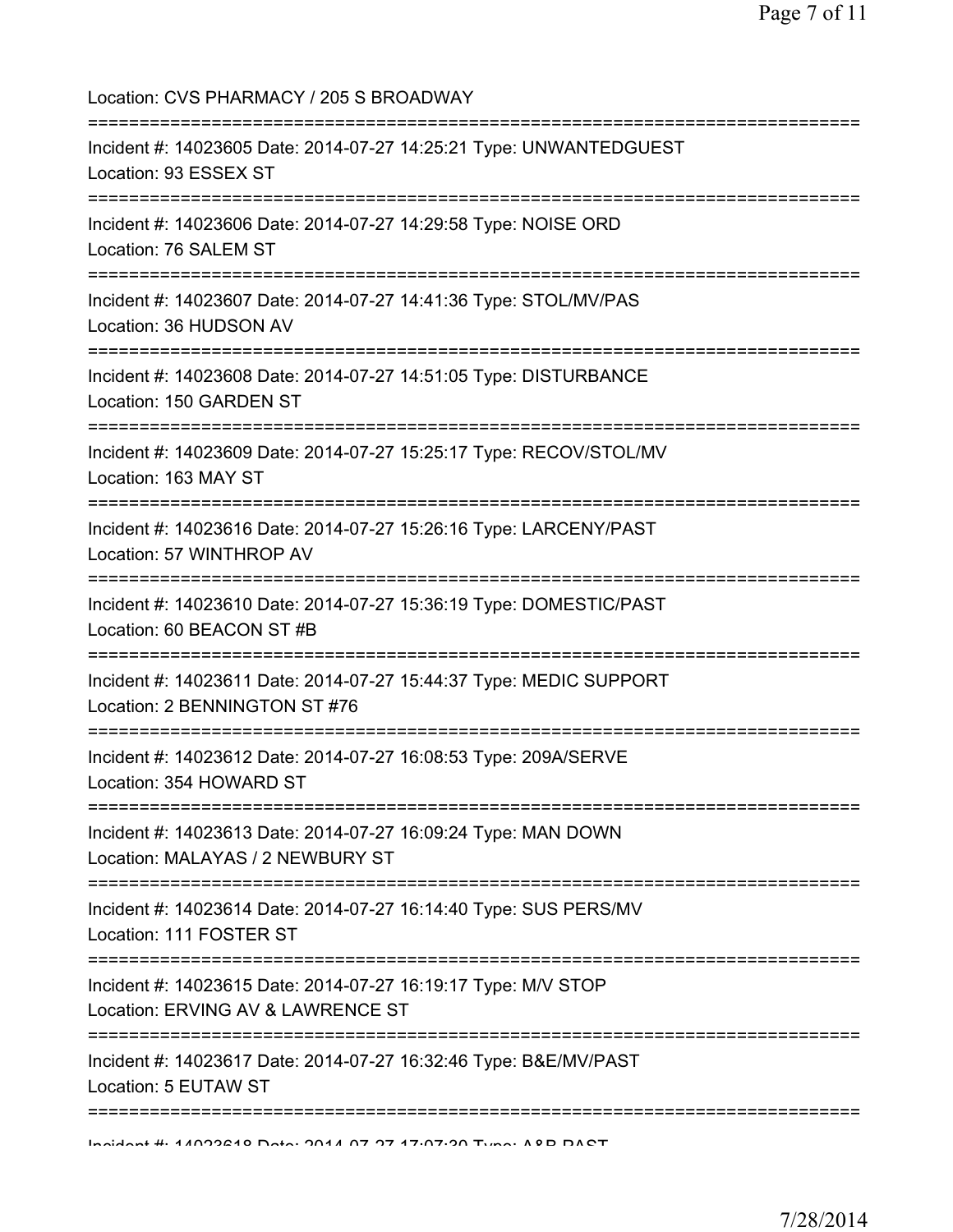Location: COR UNUM MEAL CENTER / 191 SALEM ST =========================================================================== Incident #: 14023619 Date: 2014-07-27 17:11:49 Type: DISTURBANCE Location: FOXCROFT ST & GORHAM =========================================================================== Incident #: 14023620 Date: 2014-07-27 17:36:18 Type: DOMESTIC/PROG Location: 357 WATER ST #2 =========================================================================== Incident #: 14023621 Date: 2014-07-27 17:54:41 Type: STOL/MV/PAS Location: 141 HAVERHILL ST =========================================================================== Incident #: 14023622 Date: 2014-07-27 17:57:57 Type: KEEP PEACE Location: 13 WOOD WY =========================================================================== Incident #: 14023623 Date: 2014-07-27 17:59:23 Type: DISORDERLY Location: 19 RIDGE RD =========================================================================== Incident #: 14023624 Date: 2014-07-27 18:02:37 Type: HIT & RUN M/V Location: 250 JACKSON ST =========================================================================== Incident #: 14023625 Date: 2014-07-27 18:04:12 Type: VIO CITY ORD Location: 172 UNION ST =========================================================================== Incident #: 14023626 Date: 2014-07-27 18:11:54 Type: NOISE ORD Location: 6 WOODLAND ST =========================================================================== Incident #: 14023627 Date: 2014-07-27 18:21:50 Type: DISTURBANCE Location: 158 WATER ST =========================================================================== Incident #: 14023628 Date: 2014-07-27 18:34:33 Type: M/V STOP Location: 16 ORCHARD ST =========================================================================== Incident #: 14023629 Date: 2014-07-27 18:43:58 Type: DISTURBANCE Location: LOWELL ST & W LOWELL ST =========================================================================== Incident #: 14023631 Date: 2014-07-27 18:45:58 Type: UNWANTEDGUEST Location: 164 EXCHANGE ST =========================================================================== Incident #: 14023630 Date: 2014-07-27 18:46:07 Type: NOISE ORD Location: 68 THORNDIKE ST ===========================================================================  $11.41000000000001232074040017...$ NOISE ORD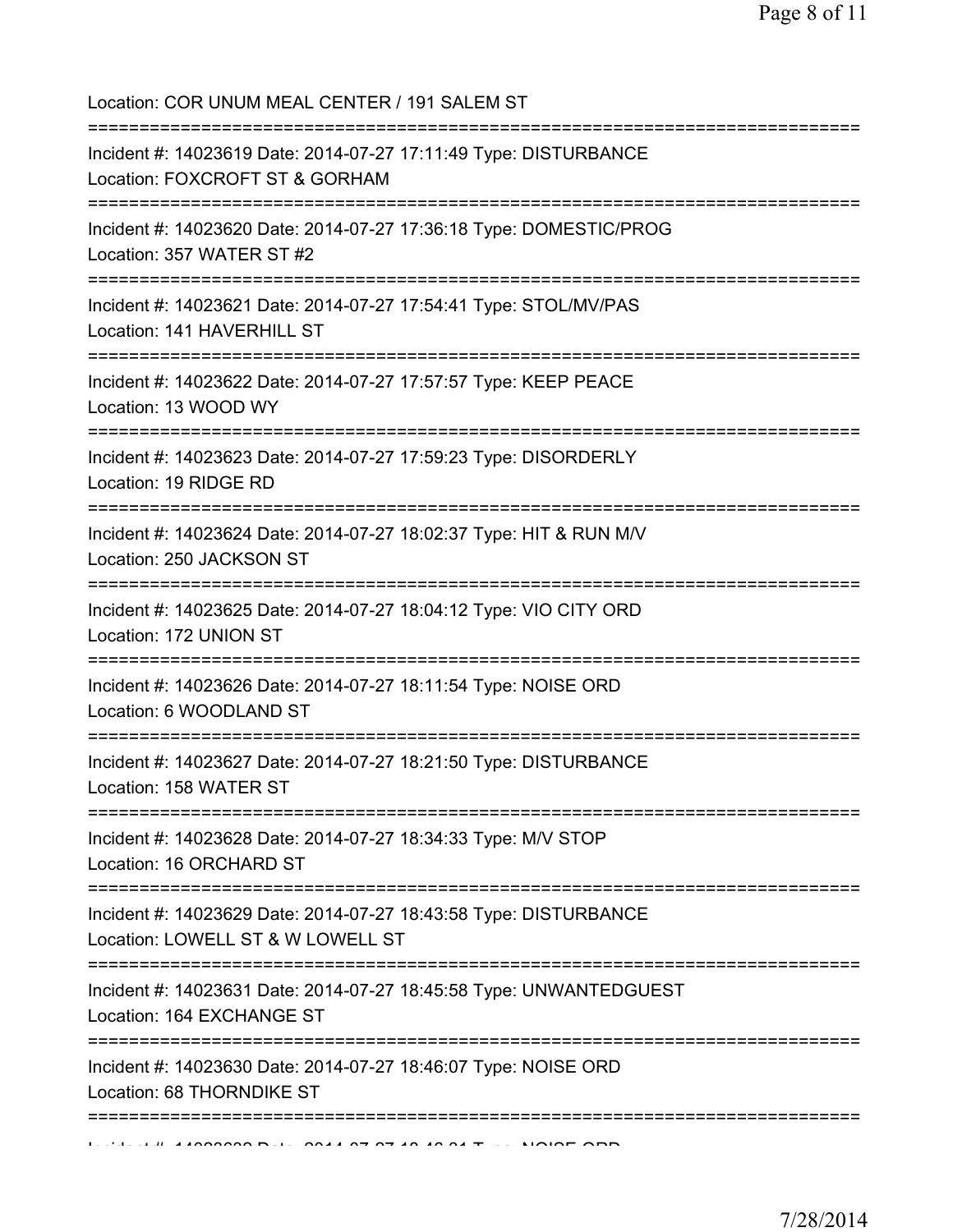| Location: 300 E HAVERHILL<br>===================                                                             |
|--------------------------------------------------------------------------------------------------------------|
| Incident #: 14023633 Date: 2014-07-27 19:16:51 Type: ALARM/BURG<br>Location: 19 ABBOTT ST                    |
| Incident #: 14023634 Date: 2014-07-27 19:40:25 Type: FIGHT<br>Location: 100 BERKELEY ST FL 1                 |
| Incident #: 14023635 Date: 2014-07-27 19:51:22 Type: DISTURBANCE<br>Location: 18 BELLEVUE ST                 |
| Incident #: 14023636 Date: 2014-07-27 19:56:39 Type: M/V STOP<br>Location: 69 AMHERST ST                     |
| Incident #: 14023637 Date: 2014-07-27 19:56:58 Type: A&B PAST<br>Location: 141 WEST ST                       |
| Incident #: 14023638 Date: 2014-07-27 20:00:40 Type: NOISE ORD<br>Location: 255 BAILEY ST                    |
| Incident #: 14023639 Date: 2014-07-27 20:11:23 Type: ALARM/BURG<br>Location: 25 MARSTON ST #106              |
| Incident #: 14023640 Date: 2014-07-27 20:24:04 Type: MAN DOWN<br>Location: COMMON ST                         |
| Incident #: 14023641 Date: 2014-07-27 20:30:46 Type: TRESPASSING<br>Location: HESS / 615 BROADWAY            |
| Incident #: 14023642 Date: 2014-07-27 20:57:54 Type: M/V STOP<br>Location: BRADFORD ST & BROADWAY            |
| Incident #: 14023643 Date: 2014-07-27 21:10:33 Type: ALARM/BURG<br>Location: VECINA BEAUTY / 195 LAWRENCE ST |
| Incident #: 14023644 Date: 2014-07-27 21:10:56 Type: NOTIFICATION<br>Location: 41 HALLENAN AV                |
| Incident #: 14023645 Date: 2014-07-27 21:16:19 Type: MAN DOWN<br>Location: 610 ANDOVER ST                    |
|                                                                                                              |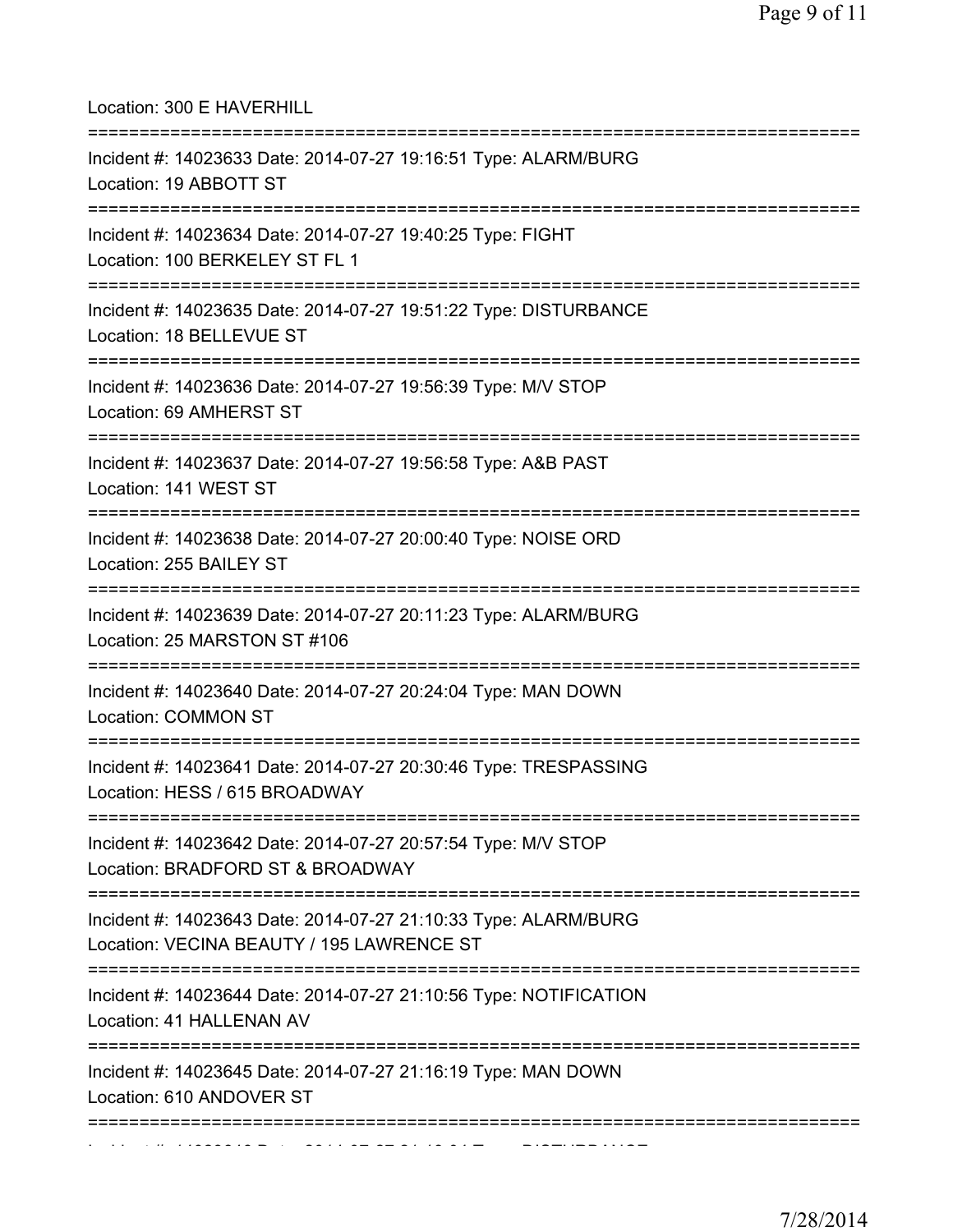Location: MARKET ST & PARKER ST

| Incident #: 14023647 Date: 2014-07-27 21:32:40 Type: SHOTS FIRED<br>Location: WEATHERBEE SCHOOL / 75 NEWTON ST                    |
|-----------------------------------------------------------------------------------------------------------------------------------|
| Incident #: 14023648 Date: 2014-07-27 21:37:43 Type: LOUD NOISE<br>Location: 98 FARNHAM ST<br>=================================== |
| Incident #: 14023649 Date: 2014-07-27 21:50:33 Type: DOMESTIC/PROG<br>Location: 92 BENNINGTON ST FL 3                             |
| Incident #: 14023650 Date: 2014-07-27 22:01:29 Type: NOISE ORD<br>Location: 31 KATHERINE ST                                       |
| Incident #: 14023651 Date: 2014-07-27 22:02:51 Type: ALARM/BURG<br>Location: 258 E HAVERHILL ST                                   |
| Incident #: 14023652 Date: 2014-07-27 22:05:56 Type: NOISE ORD<br>Location: CROSBY ST & S BROADWAY                                |
| Incident #: 14023653 Date: 2014-07-27 22:10:39 Type: TOW OF M/V<br>Location: 71 DUCKETT AV                                        |
| Incident #: 14023654 Date: 2014-07-27 22:18:21 Type: NOISE ORD<br>Location: 6 LESLIE ST                                           |
| Incident #: 14023655 Date: 2014-07-27 22:20:09 Type: NOISE ORD<br>Location: BODWELL ST & WARREN ST                                |
| Incident #: 14023656 Date: 2014-07-27 22:25:06 Type: MAN DOWN<br>Location: S BROADWAY & SALEM ST                                  |
| Incident #: 14023657 Date: 2014-07-27 22:36:58 Type: NOISE ORD<br>Location: 33 EXCHANGE ST                                        |
| ============================<br>Incident #: 14023658 Date: 2014-07-27 22:39:13 Type: TOW OF M/V<br>Location: 90 LOWELL ST         |
| Incident #: 14023659 Date: 2014-07-27 22:39:59 Type: UNWANTEDGUEST<br>Location: MCDONALDS / 50 BROADWAY                           |
|                                                                                                                                   |